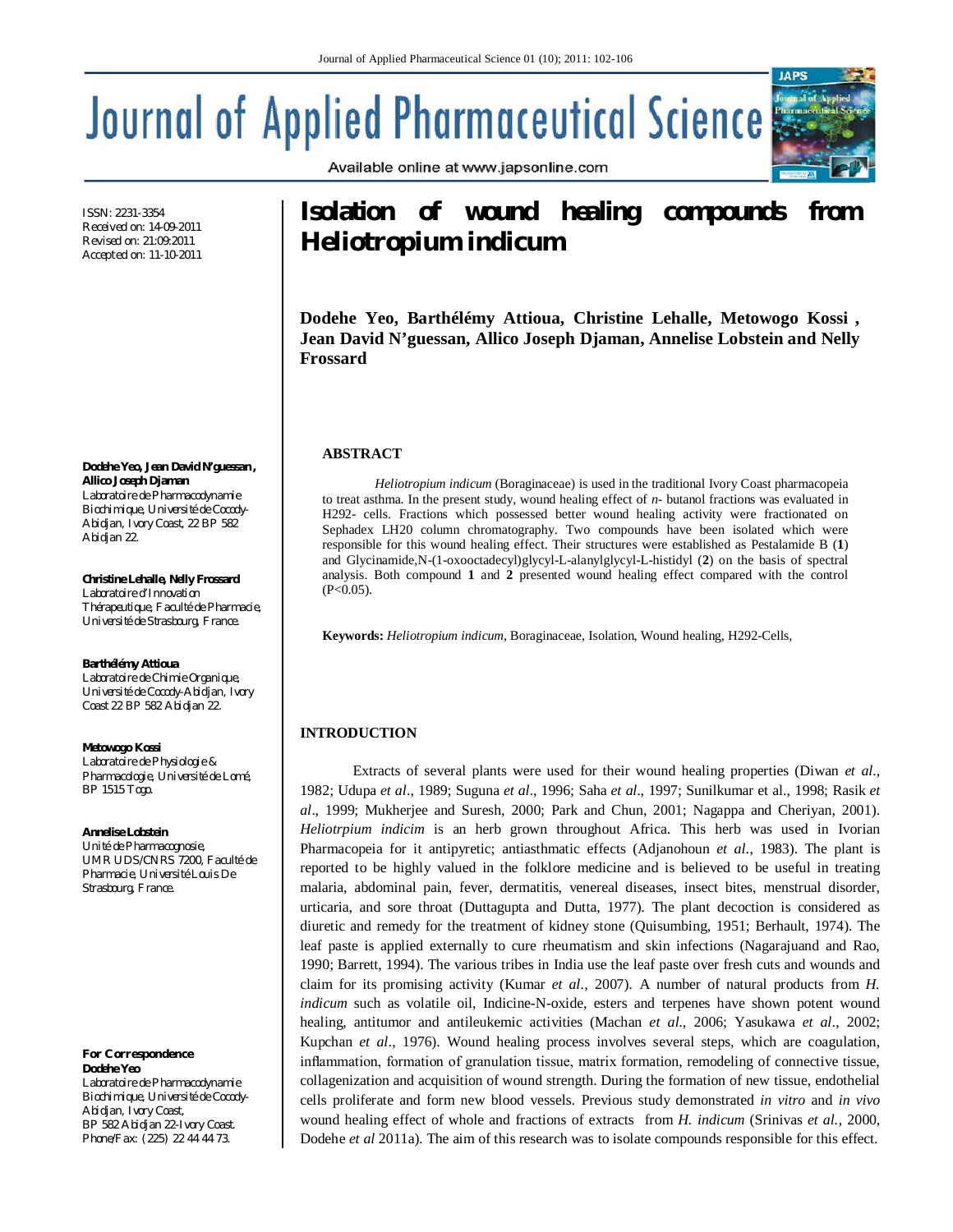#### **MATERIEL AND METHODS**

#### **Plant material**

The aerial part (stem and leaves) of *Heliotropium indicum* (Boraginaceae) was collected in Korhogo, Ivory Coast during the month of November 2009 and authenticated by the Department of Botany, University of Cocody-Abidjan, Ivory Coast. The voucher specimen N° 6693 was kept in a herbarium.

#### **Chemical analysis**

# *General experimental*

Column chromatography was carried out with Diaion HP-20 (Mitsubishi Chemical, Japan) and C18-ODS (Merck, Germany). Preparative-HPLC was performed using a Tosoh HPLC instrument on a TSK ODS-80Ts gel column ( $250 \times 10$  mm, 5 µm). NMR spectra were recorded on a Varian Inova 400. The ESIMS were detected on an Esquire 3000 plus ion trap mass spectrometer (Bruker Daltonics Inc., Billerica, MA, USA). LC-MS were conducted using an Agilent LC-MSD ion trap mass spectrometer (Bruker Daltronics, Bremen, Germany) equipped with a 1100 series HPLC and a Tosoh ODS-80Ts (150 mm  $\times$  4.6 mm, 5 µm) column. The UV detection was set at 270 nm and the chromatographic separation was carried out using a gradient elution of solvent A: methanol and solvent B: 5‰ formic acid in water at a flow rate of 0.8 mL/min as follows: 0-30 min, 15–35% A; 31-45 min, 35% A; 46-55 min, 35-15% A.

#### *Extraction and isolation*

The aerial part of the plant were cut into small pieces, dried in the shade and powdered. Following the harvesting of plant material, it was dried in the open air at room temperature until they attained constant weight and powdered in a mortar. The powder (100g) was extracted with 2L of distilled water for 2x24 h on a hot plate. The mixture was filtered over a cheese cloth; cotton wool and Wathman filter paper N°1, respectively. The aqueous extract was concentrated over a water bath to the desired consistency (100 mL). The aqueous extract was therefore extracted with ethyl acetate (3x100 mL). The ethyl acetate extract was concentrated under vacuum (1.3 g) and re-extracted with *n-*butanol (3x90 mL). This *n-*butanol extract was concentrated under vacuum (2.5 g).

Only the *n-*butanol extract showed the best activity (Dodehe *et al.,* 2011b) and it was fractionated on Sephadex LH20 column. Elution was performed with MeOH-H<sub>2</sub>O (60:40,  $v/v$ ). Twenty (20) fractions were obtained. Only fractions six (6) to fifteen  $(15)$  were retained and put together  $(1.1g)$  according to their activity and their chromatography profile. It was future analyzed on HPLC to verify it purity (Fig.1) and fractionated on Sephadex LH-20 column using MeOH-H<sub>2</sub>O (70:30,  $v/v$ ) as elution solvent. Two fractions (1 and 2) were obtained according to their activity and their chromatography profile under UV-light (254 and 365 µm). They were future purified by recrystallization method to yield compound **1** (55 mg) and compound **2** (120 mg) respectively.

#### *Pestalamide B (1)*

A colorless amorphous; <sup>1</sup>H NMR (400MHz, CD<sub>3</sub>OD),  $\delta$ 8.20 (1H, s, H*-*2), 5.89 (1H, s, H-5), 3.90 (2H, s, H-7), 7.06 (2H,

*dd, J=8.4, 2.5 Hz*, H-9 and H-13), 7.26 (2H, *dd, J=8.4, 7.8Hz*, H-10 and H-12), 7.12 (1H, m, H-11), 2.29 (1H, *dd, J=18.1, 8.2Hz*, H-17α), 2.60 (1H, *J*=18.1, 5.6Hz, H-17β), 2.82 (1H, m, H-18), 1.19 (3H, d,  $J=6.7H<sub>Z</sub>$ , H-20); <sup>13</sup>C NMR (100Mz, CD<sub>3</sub>OD),  $\delta$  156.9 (C-2), 119.0 (C-3), 182.0 (C-4), 110.2 (C-5), 160.8 (C-6), 41.0 (C-7), 137.2 (C-8), 129.1 (C-9 and C-13), 128.7 (C-10 and C-12), 125.1 (C-11), 165.0 (C-14), 173.3 (C-16), 41.5 (C-17), 37.5 (C-18), 178.2 (C-19), 17.0 (C-20); LC-ESIMS: ions [M+H]<sup>+</sup>  $m/z:343.12966$  and  $[M+Na]^+$   $m/z$  365.12081, molecular formula  $C_{18}H_{18}N_2O_5.$ 

# *Glycinamide,N-(1-oxooctadecyl)glycyl-L-alanylglycyl-L-histidyl (2)*

Yellow-orange amorphous;  ${}^{1}H$  NMR (400MHz, CD<sub>3</sub>OD), 2.18 (2H, *t, J=7.2Hz*, -NCOCH2, H-2), 1.57 (2H, *m*, H-3), 1.29 (26H, *br, s*, 13CH2, H-4 to H16), 1.33 (2H, *m*, H-17), 0.96 (3H; *t, J=3.5 Hz*, CH3, H-18), 8.0 (5H, *br s*, NH), 4.09 (6H, br s, H-20, H-26 and H-32), 4.71 (1H, *q, J=5.2Hz*, H-23), 6.0 (2H, br s, NH2), 1.48 (3H, *d, J=5.2Hz*, H-35), 2.87 (1H, *dd, J=6.2 and 3.6Hz*, H-36), 3.12 (1H, *dd, J=6.2 and 3.6Hz*, H-36), 6.80 (1H, *d; J=7.3Hz,* H-37), 7.50 (1H, *s*, H-39), 1.47 (1H, *m,* H-41); <sup>13</sup>C NMR (100MHz, CD<sub>3</sub>OD): δ 175.3 (C-1), 35.8 (C-2), 25.7 (C-3), 28.7 (C-4), 29.7 (C-4 to C-15), 34.9 (C-16), 22.8 (C-17), 14.1 (C-18), 43.1 (C-20), 170.8 (C-21 and C-27), 48.3 (C-23), 172.1 (C-24, C-30), 45.7 (C-32), 169.9 (C-33), 17.8 (C-35), 33.4 (C-36), 164.0 (C-37), 160.5 (C-39), 45.1 (C-41); LC-ESIMS: ions  $[M+C<sub>2</sub>H<sub>5</sub>NH<sub>3</sub>]<sup>+</sup> m/z$ : 708.51207 and  $[M+H]^+$  m/z:663.44803, molecular formula  $C_{33}H_{58}N_8O_6.$ 

# **Tissue culture**

The cultivation of cells let's get in a few days a welldifferentiated epithelium like *in vivo*. These models purely apprehend the mechanisms of epithelial repair and differentiation after a chemical (Buisson *et al*., 1996) or mechanical attack (Lechapt-Zalcman *et al.,* 2006). H292 human lung cells were maintained in RPMI-1640 medium (Newland and Richter, 2008). This medium contained 10% foetal bovine serum (FBS), and was supplemented with 2 mM glutamine, 50 U/mL penicillin and 50  $\mu$ g/ml streptomycin. The cells were cultured, at 37°C, 5% CO<sub>2</sub> in a humidified incubator. After a 12 h period, fresh serum-free medium was added.

#### **Wound healing assays**

The scratch assay was performed on cells to study the effect of *n-*butanol fraction from *H. Indicum* on cell migration. Cells were scraped in a straight line to create a "scratch" with a p200 pipet tip and washed once with 1 mL of the growth medium (RPMI). Four groups of dishes were created with three in each group. Group 1 served as control with FBS (0.3 %) and Group 2 was used as reference with the *Transforming Growth Factor* β (TGF β). Group 3 to Group 4 received fraction 1 and fraction 2 from *H. indicum*. Wound healing effect ach drug was observed at 300  $\mu$ g/ml. At time t<sub>0</sub>, areas were measured. For every 2 h (t<sub>i</sub>) the same scratched region was observed until the scratch completely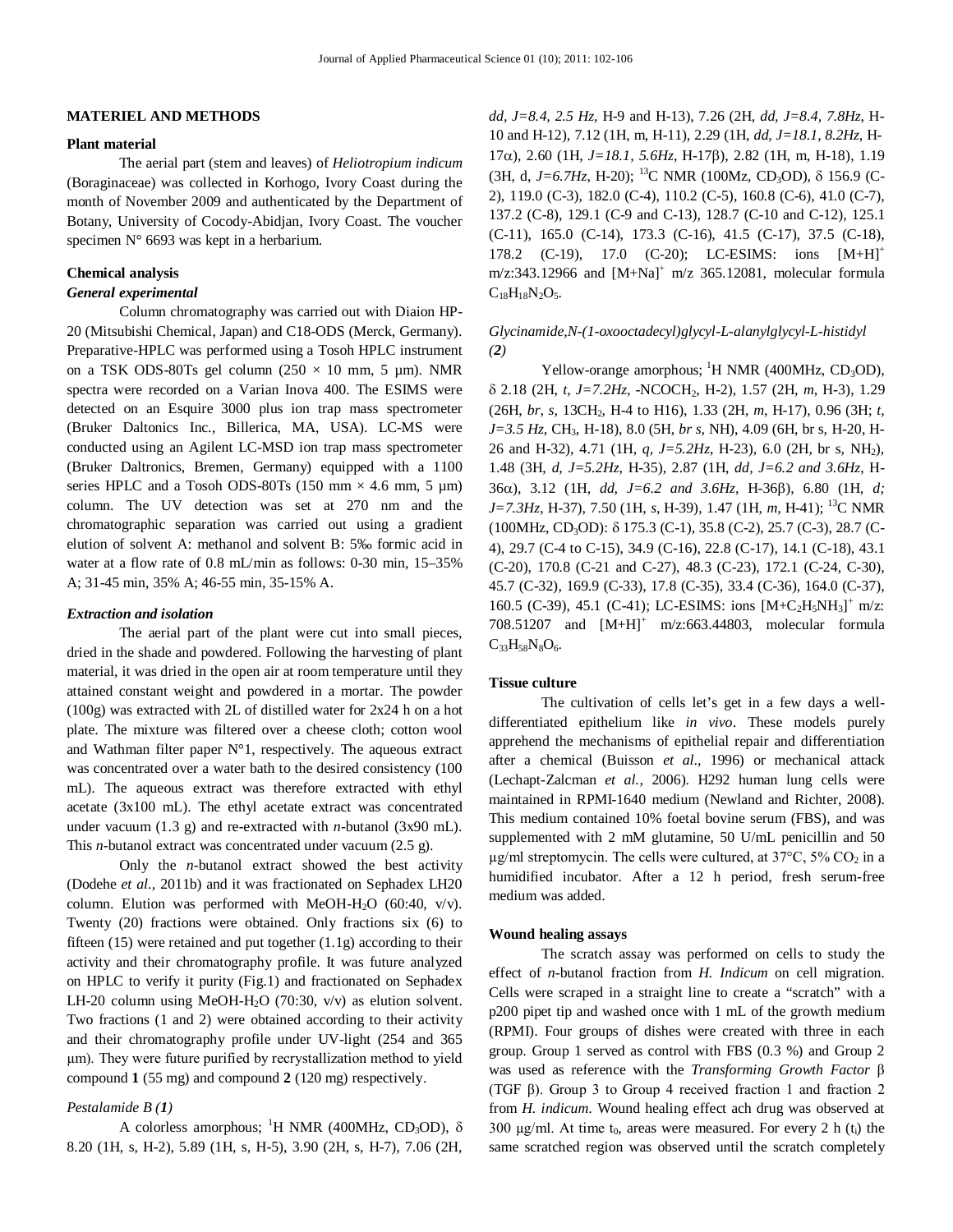close. Areas of scratch were measured with the logiciel "image J". Percentage of wound was calculated using the equation: Percentage of wound= (Area of initial wound at time  $t_0$  – Area of wound at time t<sub>i</sub>/Area of initial wound at time t<sub>0</sub>) X 100 (Dodehe *et al.*, 2011b).

#### *Statistical analysis*

Data obtained were presented as mean  $s \pm$  standard error of mean (SEM.). Each concentration was tested three times. The differences between the data obtained from 'test' dishes groups and the data obtained from untreated dishes groups, were subjected to one-way analysis of variance (ANOVA; 95% confidence interval), and followed by Dunnett's test. Necessary time for 50 % of *in vitro* wound healing effect  $(T_{50})$  was calculated. Values with p <0.05 compared with the control group were considered as being significantly different.

#### **RESULTS AND DISCUSSIONS**

The *n-*butanol extract prepared from the leaves and stems of *H. indicum* was subjected to a series of column chromatography using Sephadex LH-20. Compounds **1** and **2** were isolated. Identifications were based on HPLC, LC-ESIMS and NMR 1D  $({}^{1}H, {}^{13}C)$  and 2D  $({}^{1}H-{}^{1}H$  COSY, HMBC and HSQC) spectroscopic data.

Pestalamide B (**1**) was identified as follow: In the HPLC spectrum (Fig.1) peak of 1 was observed at the retention time  $(R_T)$ 5.493 minutes. The LC-ESIMS spectrum gave the peak of the ion [M+H]<sup>+</sup> at m/z:343.12966 and that of  $[M+Na]$ <sup>+</sup> is observed at m/z 365.12081. It was deducted the molecular weight 342.12184 g/mol with the molecular formula  $C_{18}H_{18}N_2O_5$ . The <sup>1</sup>H NMR spectroscopic data of **1** showed signals at 8.20 ppm (1H, s) and 5.89ppm (1H, s) what result from the ring of pyridin-4(1*H*)-one. Aromatic protons gave signals at 7.06 ppm (*dd, J=8.4, 2.5 Hz)*, 7.26 ppm (*dd, J=8.4, 7.8Hz*) and 7.12 ppm (m), this showed a monosubstitued aryl ring. The  ${}^{1}H$ - ${}^{1}H$  COSY NMR confirmed this observation with the sequence  $H_9-H_{10}-H_{11}$  or  $H_{13}-H_{12}-H_{11}$ . The <sup>13</sup>C NMR spectrum confirms the presence of aryl ring with the peaks at 129.1, 128.7 and 125.1 ppm. A ketone  $\alpha$ ,  $\beta$ -unsaturated gave the peak at 182.0 ppm (-C=C-CO-C=C-). The HMBC correlation shows that this ketone resulted from the pyridin-4(1*H*)-one. The amide system gave the peaks at 165.0 and 173.3 ppm (-CO-NH-CO-) and the carboxylic acid group gave the one at 178.2ppm (- COOH). The HMBC spectrum showed sequences which leaded to fragments  $C_2$ - $C_3$ - $C_4$ [ $C_{14}$ ],  $C_4$ - $C_5$ - $C_6$ - $C_7$ - $C_8$  and  $C_{16}$ - $C_{17}$ - $C_{18}$ - $C_2$ [ $C_{19}$ ]-. Comparing our spectroscopic data with those reported by Gang et al.; compound **1** was identified as Pestalamide B; a compound previously isolated from *Pestalotiopsis theae* (Amphisphaeriaceae) (Gang *et al.,* 2008).

Glycinamide, N-(1-oxooctadecyl)glycyl-L-alanylglycyl-L-histidyl (**2**) was isolated as an amorphous, yellow-orange. In the HPLC spectrum (Fig.1), peak of **2** was observed at the retention time  $(R_T)$  12,392 minutes. The development of this peak by LC-ESISMS method gave, the ions  $[M+C_2H_5NH_3]^+$  m/z 708.51207 and  $[M+H]^+$  m/z:663.44803. So, it was deducted the molecular weight



**Fig 1**: HPLC of the *n*-butanol extract from *Heliotropium indicum.*

M=662.44729 g/mol with the molecular formula  $C_{33}H_{58}N_8O_6$ . The <sup>1</sup>H NMR spectroscopic data of 2 showed a signal at 8.0 ppm corresponding to that of a proton carried by a nitrogen; this requires the presence of an amide (HN-C=O). The signals at 7.44 ppm (H-39, s) and 6.80 ppm (H-37, *s*) respectively indicated the presence of a *1H-imidazole* ring. Chemical shifts between 4.92 and 4.09 ppm result from the protons of amide groups (HN-C=O); probably eight (8) amide groups in it structure. This could justify the presence of 8 nitrogens in the molecular formula. The intense peak at 1.29 ppm requires the presence of a long carbonyl chain  $n(CH<sub>2</sub>)$ . The methyl groups (CH<sub>3</sub>) gave signals at 0.95 ppm. The presence of amide groups was confirmed by the  ${}^{13}C$  NMR spectroscopic data, that shown N-C=O signals at 193.0, 172.1, 170.8 and 169.9 ppm. Each peaks at 172.1 and 170.8 ppm counted for two carbonyl groups (C=O). Three peaks at 135.5, 133.5 and 119.8 ppm indicated the presence of double bonds (C=C), probably those of the *1H-imidazole*. An intense peak at 29.7 ppm confirmed the presence of the long carbonyl chain  $n(CH_2)$ . The DEPT135 showed the presence of two methyl groups at 17.8 and 14.1 ppm. The HMBC correlation leaded to the sequence  $C_1-C_2-C_3-C_4$ ,  $C_{18}$ - $C_{17}-C_{16}$ , C1-C<sub>20</sub>-C<sub>21</sub>, C<sub>41</sub>-C<sub>23</sub>-C<sub>24</sub>, C<sub>30</sub>-C<sub>29</sub>-C<sub>35</sub>-C<sub>36</sub>, C<sub>33</sub>-C<sub>32</sub>-C<sub>30</sub> and  $C_{36}$ - $C_{37}$ - $C_{39}$ . All these spectroscopic data leaded to the formal identification of compound **2**. This known compound was already decrypted in the literature (Huo *et al., 2001*; Orbulescu *et al.,* 2001). Structure of compounds **1** and **2** were reported in Figure 2.



**Fig 2**: Isolated compounds from *H. indicum*: Pestalamide B (**1**) and Glycinamide, N-(1-oxooctadecyl)glycyl-L-alanylglycyl-L-histidyl **(2).**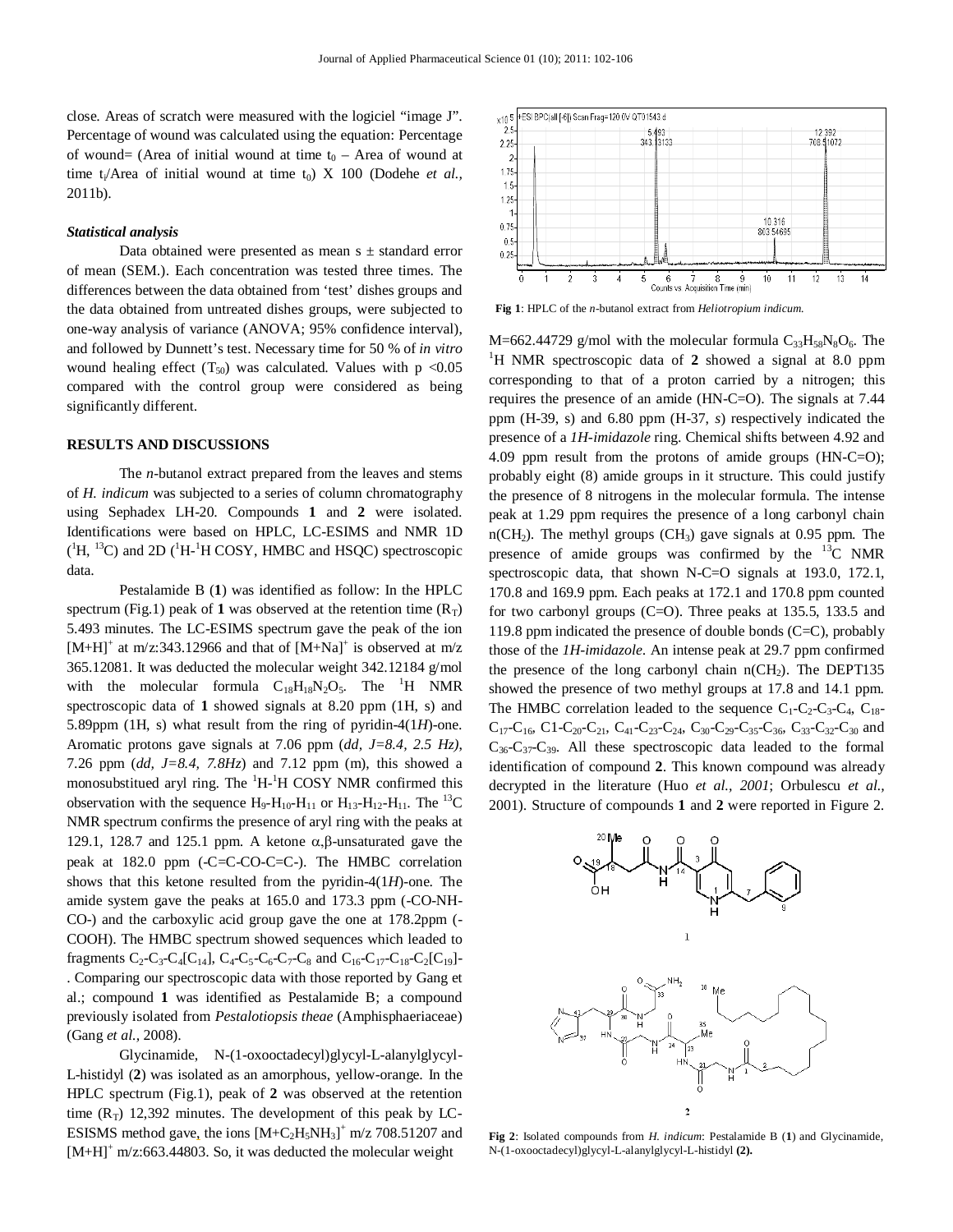Present bio-guided study of *H. indicum* has leaded to the isolation and identification of two alkaloids: Pestalamide B (**1**) and Glycinamide, N-(1-oxooctadecyl)glycyl-L-alanylglycyl-L-histidyl **(2)**. Our results are in accordance with those of literature, which indicated that *Heliotropium* genu*s* is a reach source of alkaloid (Pandey *et al.,* 1996; Pandey *et al.,* 1982; Hoque *et al.,* 1976) and most of the alkaloids isolated from *H. indicum* have pyrrolizidine structure (Newland and Richter, 1988). All compounds isolated in our study were for the first time in *H. indicum*. We can explain it by the very high polarity of our extract.

Compounds **1** and **2** were test for their *in vitro* wound healing effect. *In vitro* complete wound healing of the compounds were studied by counting the number of days and also by measuring the percentage of wound (Figure 3).



**Fig 3**: Wound healing effect of compounds **1** and **2**. TGF=Tumor Growth Factor was used as reference; Fetal Bovine Serum (FBS) at 0.3% (poor medium) was used as control. Each point represented mean percentage of wound area ±S.E. This figure showed wound healing effect of *Heliotropium indicum*, compared to the control ( $p<0.05$ ) at 300 µg/ml. Data were shown as mean percentage of wound area  $\pm$  SEM for 3 separate experiments.

The wound contracted progressively when it was treated with the compounds  $(1; 2)$  and TGF $\beta$  (P<0.05). T<sub>50</sub> for the control (FBS; 0.3%) was 28.5 hours (1 hour-2 hours; CI 95%) and the  $T_{50}$ of TGF $\beta$  was 24 hours (0.2 hours-0.6 hours; CI 95%). The T<sub>50</sub> of compounds **1** and **2** were respectively 25.12 hours (*0.8 hour-1 hour*; CI 95%) and 24.75 hours (*0.7 hour-1 hour*; CI 95%). Values were summarized in Table 1. The results indicated compounds **1** and 2 induce wound effect compared to the control (P<0.05).

Table 1. Comparison of T<sub>50</sub>.

| <b>Fractions</b> | $T_{50}$ (hours) | Confidence Interval $(Cl)$ at 95 $%$ |
|------------------|------------------|--------------------------------------|
| FBS(0.3%)        | 28.5             | 1 hour-2 hours                       |
| $TGF\beta$       | 24               | $0.2$ hour- $0.6$ hour               |
| Compound 1       | 25.12            | 0.8 hour-1 hour                      |
| Compound 2       | 24.75            | 0.7 hour-1 hour                      |

 $T_{50}$  = Necessary time to have 50 % of in vitro wound healing effect. Fetal Bovine Serum (FBS) was used as a control and TGF represented the reference. Compounds 1 and 2 showed a wound healing effect compared to the control (p < 0.05).

Wound healing or repair is a natural process of regenerating dermal and epidermal tissue, and may be categorized into three phases, viz, inflammation, proliferation and remodeling

phase (Koff *et al.,* 2006). In the inflammation phase, various growth factors such as tumour necrosis factor (TNF), interleukins (IL) are released to initiate the proliferation phase. The latter is characterized by angiogenesis, collagen deposition, granular tissue, epithelialization and wound contraction (Darbelley *et al.,* 1986). Intervention in any one of these phases by drugs would eventually lead to either promotion or depression of collagenation, wound contraction and epithelialization. Epithelialization involves that stabilization of lysosomal membranes, inhibition of cellular migration and inhibition of fibroblast contraction are responsible for their anti-healing effects.

#### **CONCLUSION**

The bio-guided investigation of the *n*-butanol crude extract from *H. indicum* leaded to the isolation and identification of two alkaloids: Pestalamide B and Glycinamide, N-(1 oxooctadecyl)glycyl-L-alanylglycyl-L-histidyl. These compounds were isolated for the first time from *H. indicum* and presented an excellent wound healing activity. Both compound had wound healing effect compared to the control (FBS 0.3%) and reference (TGFβ).

#### **ACKNOWLEDGMENTS**

Authors are thankful to AUF (Agence Universitaire de la Francophonie) and University of Strasbourg for their help.

#### **COMPETING INTERESTS**

The authors declare that they have no competing interests.

#### **REFERENCES**

Adjanohoun .J, Abel A, Aké-Assi L et al. Médecine traditionnelle et pharmacopée - Contribution aux études ethnobotaniques et floristiques aux Seychelles. Agence de Coopération Culturelle et Technique, Paris, France , 1983.

Barrett B. Medicinal plants of Nicaragua's Atlantic Coast, Economic Botany 1994, 48: 8-20.

Berhault J. Flore illustrée du Senegal. Govt. Senegal, Min Rural Development, Water and Forest Division, Dakar, Senegal, 1974.

Buisson AC, Gilles C, Polette M, Zahm JM, Birembaut P, Tournier JM. Wound repair-induced expression of a stromelysins is associated with the acquisition of a mesenchymal phenotype in human respiratory epithelial cells. Lab Invest 1996, 74: 658-69.

Darbelley N, Driss-Ecole D, Perbal G. Différenciation et prolifération cellulaires dans des racines de maïs cultivé en microgravité (Biocosmos 1985). Adv Space Res 1986 ; 6: 157-160.

Diwan PV, Tillo LD, Kulkarni DR. Influence of Tridax procumbens on wound healing. Indian J Med Res 1982, 75: 460-464.

Duttagupta S, Dutta PC. Pharmacognostic study of the leaf of *Heliotropium indicum*. Journal of Crude Drug Research 1977, 15: 141- 151.

Dodehe Y, Attioua B, Coulibaly AF, N'guessan JD, Djaman A J. In vitro comparison of wound healing effect of three extracts from *Heliotropium indicum*. Asian Journal of Pharmaceutical and Biological Research 2011, 1: 182-185.

Dodehe Y, Barthelemy A, Calixte B, Jean David N, Allico Joseph D, Nelly F. In vitro wound healing effect of n-butanol fractions from *heliotropium indicum*. *JITPS* 2011b, 2: 1-7.

Gang D, Lihua J, Liangdong G, Xulin C, Hua Z and Yongsheng C. Pestalazines and Pestalamides, Bioactive Metabolites from the Plant Pathogenic *Fungus Pestalotiopsis* theae. J Nat Prod 2008, 71: 1861–1865.